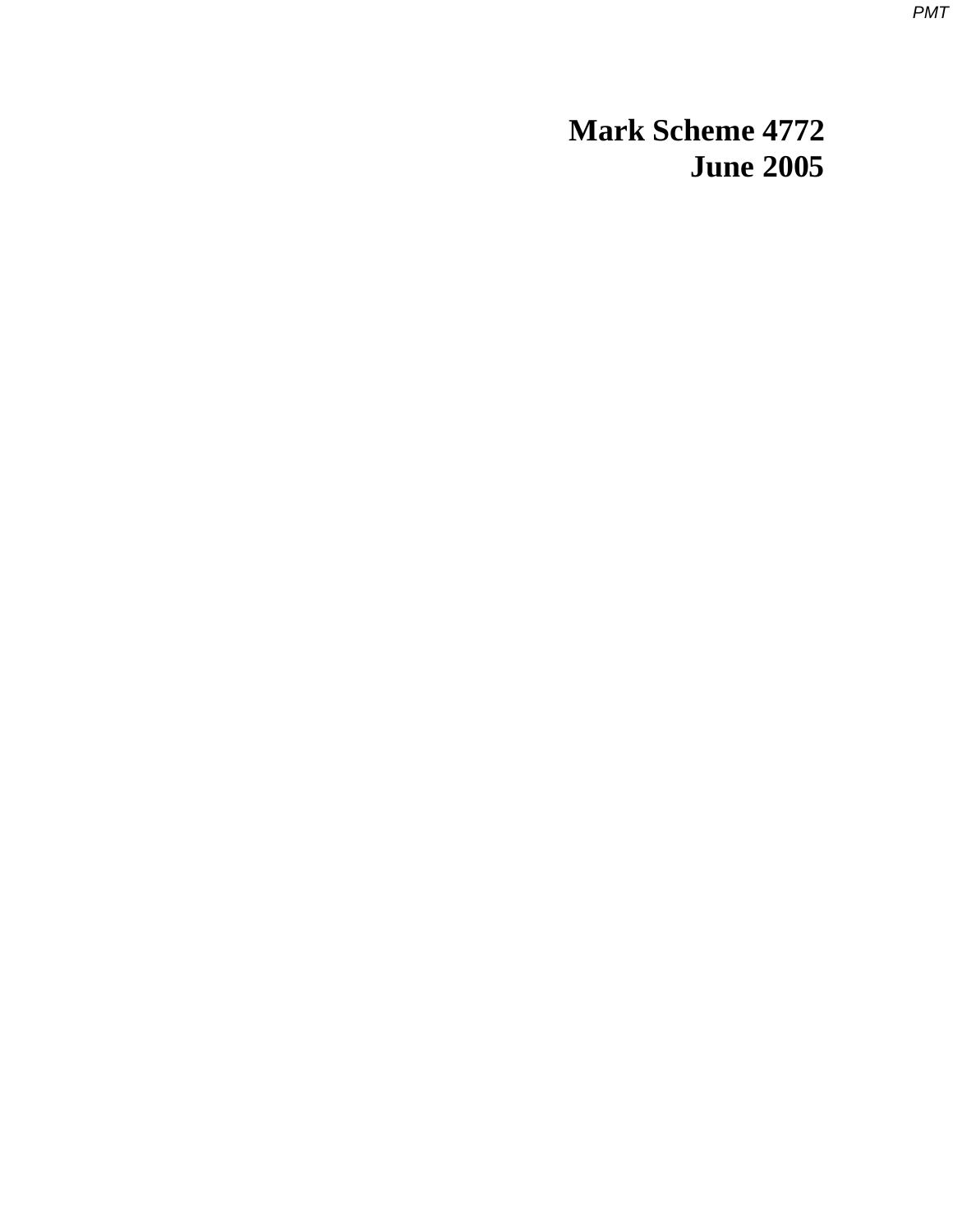*PMT*

## **Instructions to markers**

- **M** marks are for method and are dependent on correct numerical substitution/correct application. Method marks can only be awarded if the method used would have led to the correct answer had not an arithmetic error occurred. **M** marks may be awarded following evidence of an **sca** (substantially correct attempt).
- **M** marks can be implied by correct answers.
- **A** marks are for accuracy, and are dependent upon the immediately preceding **M** mark. They cannot be awarded unless the **M** mark is awarded.
- **B** marks are for specific results or statements, and are independent of method.
- marks are for follow-through. This applies to **A** marks for answers which follow correctly from a previous incorrect result. Whilst mark schemes will occasionally emphasise a follow-through requirement, the default will be to apply followthrough whenever possible. The exception to this are **A** marks which are labelled **cao** (correct answer only).
- **MR** Where a candidate misreads all or part of a question, and where the integrity/difficulty of the question is not affected, a penalty (of  $-1$ ,  $-2$  or  $-3$ ) can be applied (according to the extent of the work affected), and the question marked as read.

Note that it is **not** a misread if a candidate makes an error in copying his own work.

**SC** special case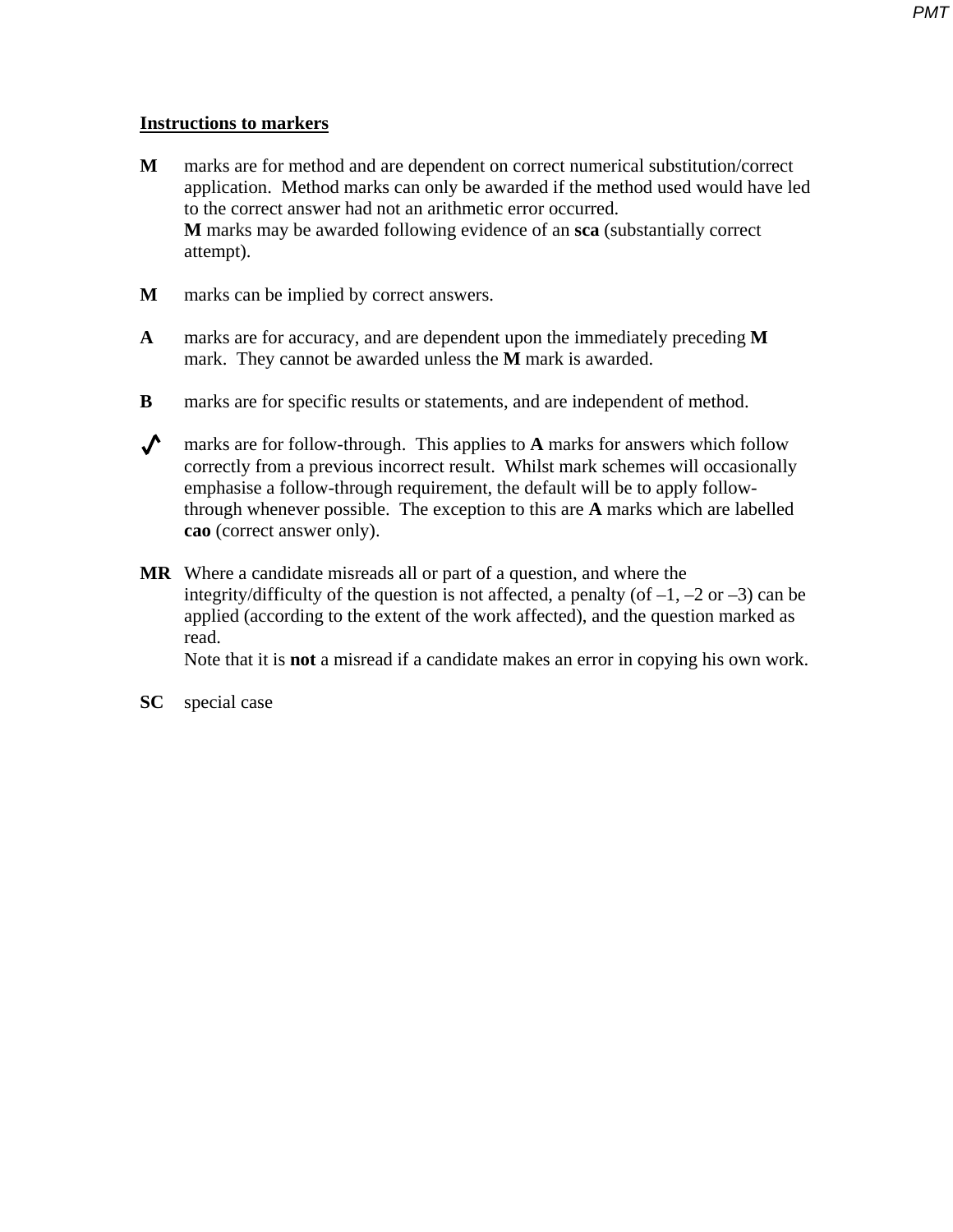

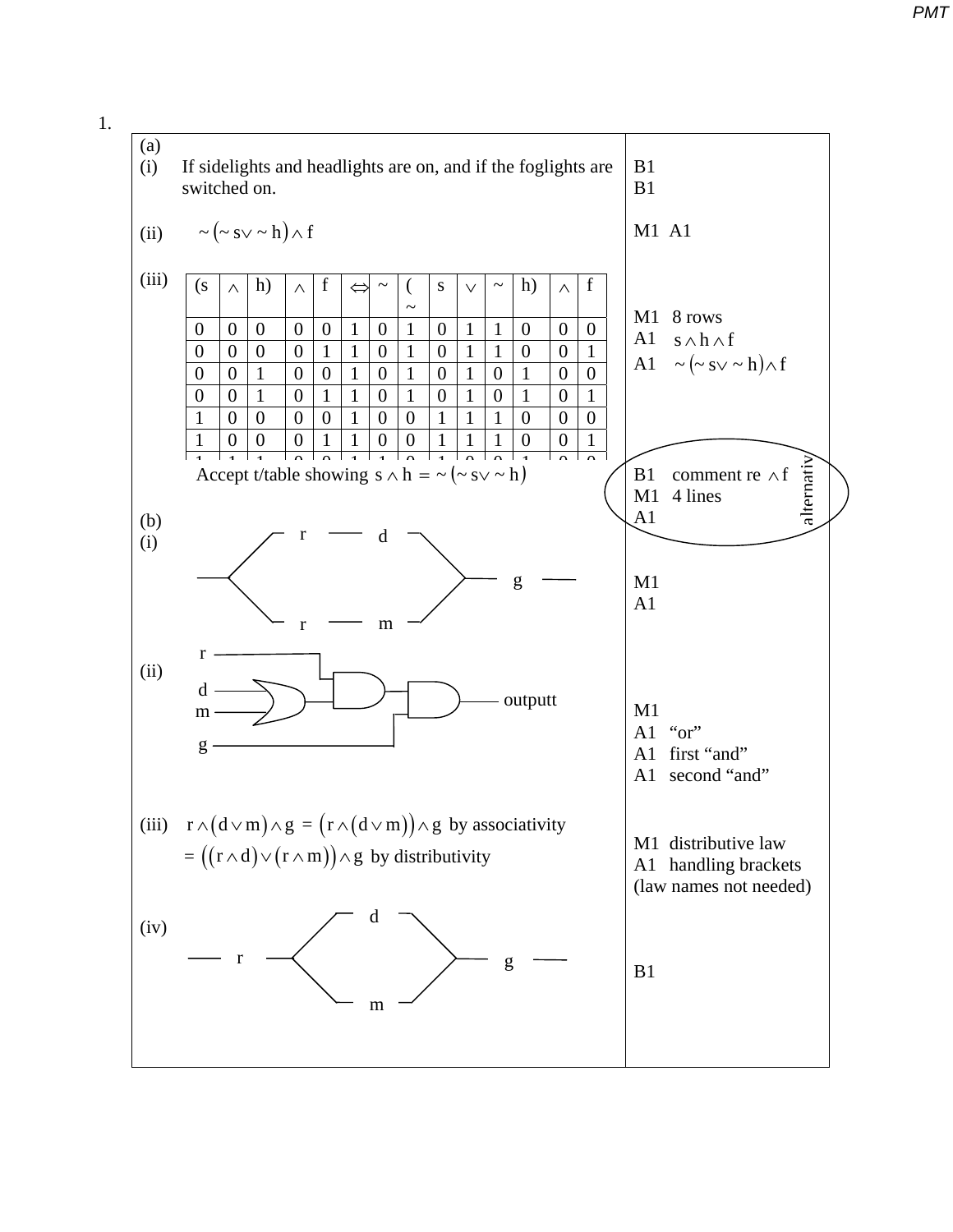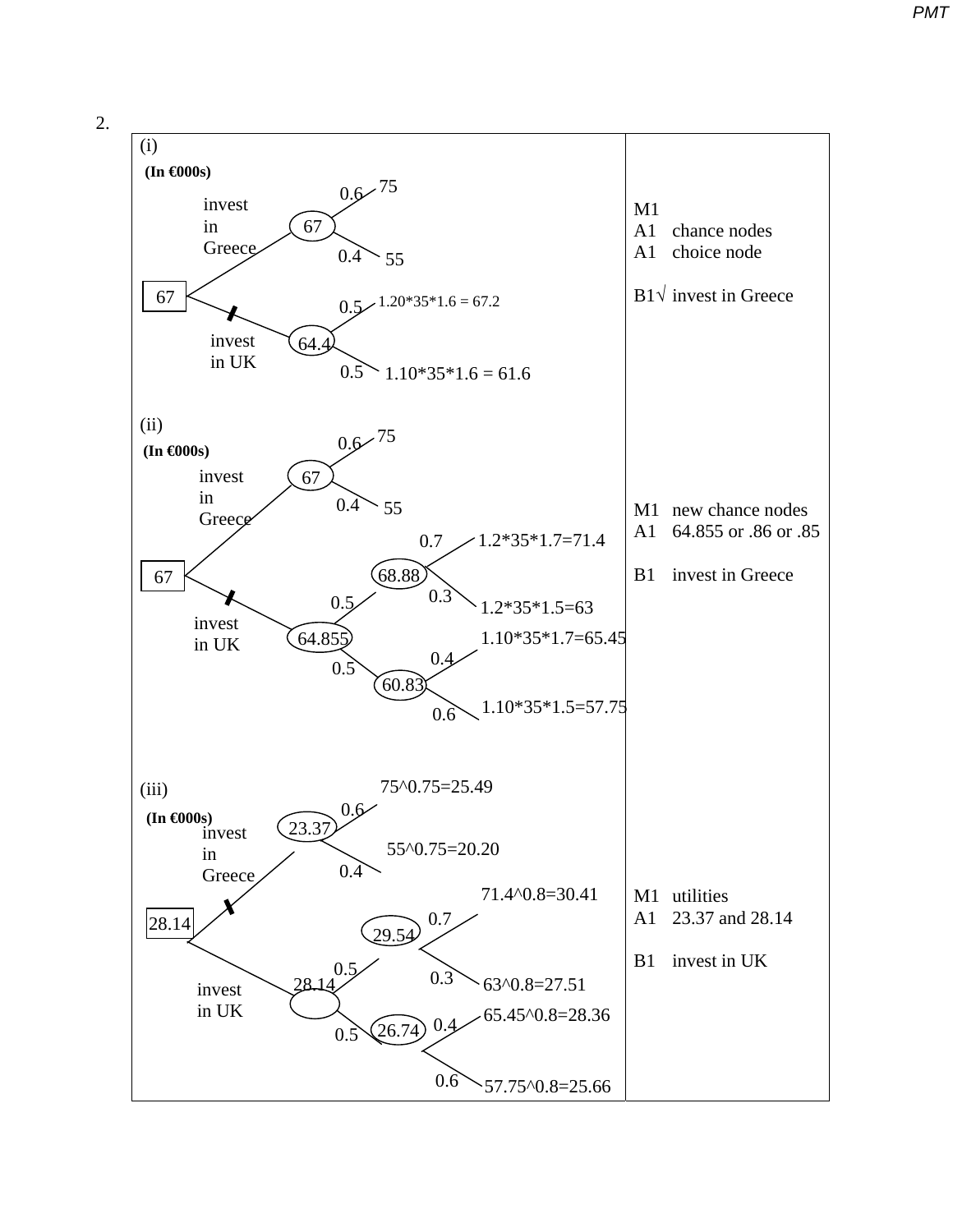2 (cont)

| (iv) | Require $\frac{1.2 + 1.1}{2} \times 35 \times x = 67$ ,<br>giving $x = 1.665$                                                                                                                                                                                | M1<br>A1 cao                                                                                  |
|------|--------------------------------------------------------------------------------------------------------------------------------------------------------------------------------------------------------------------------------------------------------------|-----------------------------------------------------------------------------------------------|
| (v)  | Require $\frac{(1.2 \times 35 \times y)^{0.8} + (1.1 \times 35 \times y)^{0.8}}{23.37} = 23.37$ .<br>Trying $y = 1.277$ :<br>$(1.2 \times 35 \times 1.277)^{0.8} = 24.185$<br>$(1.1 \times 35 \times 1.277)^{0.8} = 22.559$<br>$(24.185 + 22.559)/2 = 23.37$ | M1 cash<br>M1 house<br>one bracket<br>A <sub>1</sub><br>evaluated correctly<br>A <sub>1</sub> |



*PMT*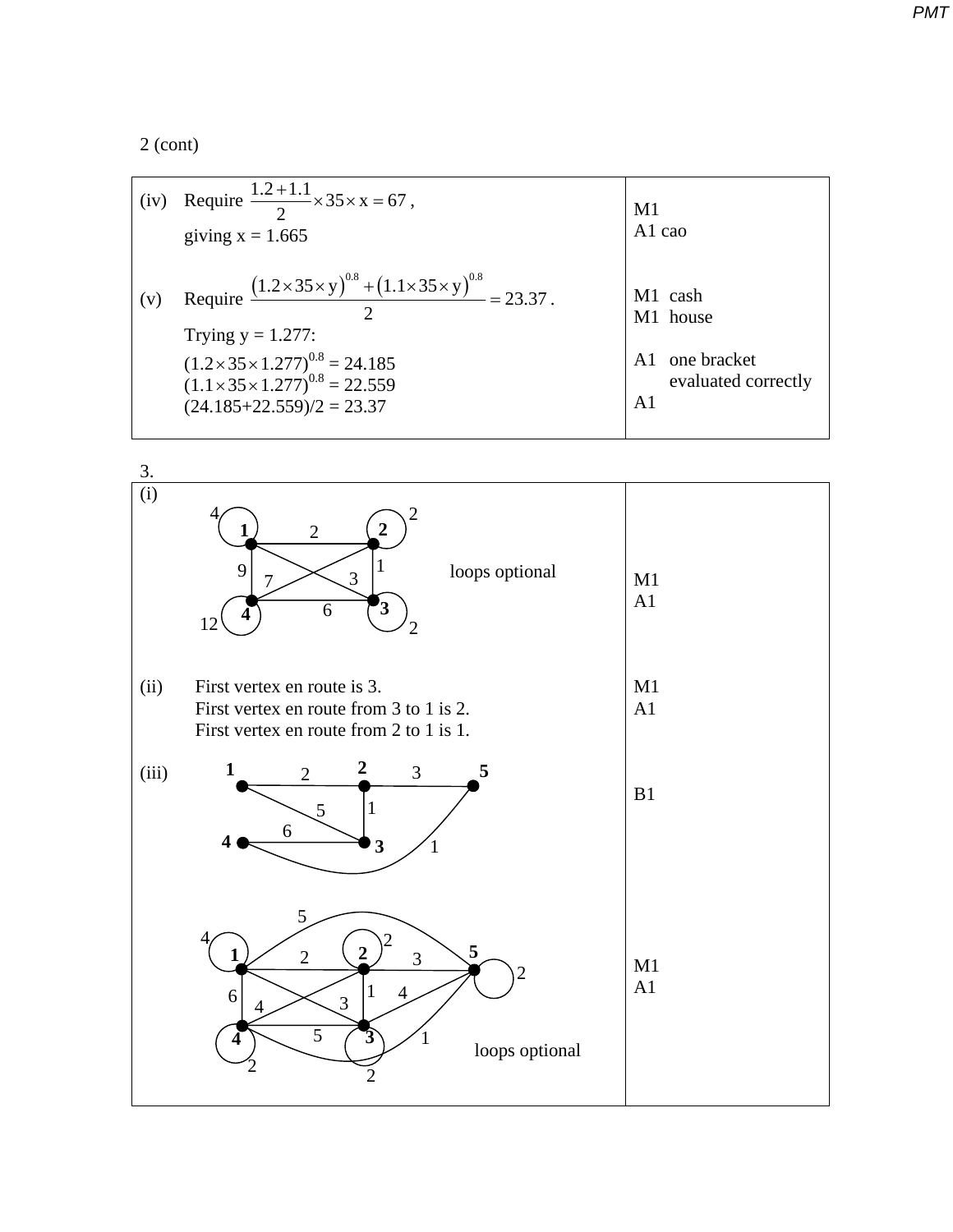| (iv)<br>$\mathbf{3}$<br>5<br>$\overline{2}$<br>3<br>5<br>$\mathbf{1}$<br>$\overline{2}$<br>$\mathbf{1}$<br>$\overline{\mathbf{4}}$<br>$\overline{\mathbf{4}}$                        | B1 distance matrix |
|--------------------------------------------------------------------------------------------------------------------------------------------------------------------------------------|--------------------|
| 5<br>3<br>$\overline{2}$<br>$\mathbf{2}$<br>$\overline{2}$<br>$\overline{2}$<br>$\overline{2}$<br>4<br>$\overline{2}$<br>$\mathbf{1}$<br>6<br>$\mathbf{1}$                           |                    |
| 5<br>3<br>3<br>5<br>$\overline{2}$<br>$\overline{2}$<br>$\overline{2}$<br>$\overline{2}$<br>3<br>$\mathbf{1}$<br>4<br>1                                                              | M1 route matrix    |
| 3<br>5<br>$\overline{2}$<br>$\overline{2}$<br>3<br>$\overline{2}$<br>$\overline{4}$<br>$\overline{\mathbf{3}}$<br>$\overline{2}$<br>$\overline{2}$<br>$\mathfrak{2}$<br>$\mathbf{1}$ | A1 cao             |
| 5<br>5<br>5<br>5<br>5<br>$\overline{2}$<br>$\mathbf{1}$<br>5<br>$\overline{\mathbf{4}}$<br>6<br>$\overline{\mathbf{4}}$<br>$\overline{4}$                                            |                    |
| 5<br>5<br>3<br>5<br>$\overline{4}$<br>$\overline{2}$<br>$\overline{2}$<br>$\overline{2}$<br>$\overline{2}$<br>$\overline{4}$<br>$\overline{4}$<br>1                                  |                    |
|                                                                                                                                                                                      |                    |
| 1 2 3 5 4 1<br>(v)                                                                                                                                                                   | M1                 |
| 14                                                                                                                                                                                   | A <sub>1</sub>     |
| 1 2 3 2 5 4 5 2 1                                                                                                                                                                    | A <sub>1</sub>     |
| $4 \quad 3$<br>(vi)<br>2<br>$\mathbf{I}$                                                                                                                                             |                    |
| 5<br>$\overline{\mathbf{3}}$<br>$\overline{2}$<br>$\overline{\mathbf{4}}$<br>1                                                                                                       |                    |
| $\overline{2}$<br>3<br>$\overline{5}$<br>$\overline{4}$<br>$\mathbf{1}$<br>6                                                                                                         |                    |
| $\overline{2}$<br>$\overline{2}$<br>4<br>3                                                                                                                                           | M1 Prim on matrix  |
| $\overline{3}$<br>$\overline{3}$<br>$\overline{2}$<br>\ 1<br>5                                                                                                                       | A <sub>1</sub>     |
| 5<br>$\overline{2}$<br>$\sqrt{1}$<br>$\overline{\mathbf{4}}$<br>6                                                                                                                    |                    |
| $\overline{5}$<br>$\overline{\mathcal{F}}$<br>$\overline{2}$<br>5<br>$\overline{4}$                                                                                                  |                    |
| $5 + 2 + 3 = 10$<br>Lower bound is                                                                                                                                                   | <b>B1 B1</b>       |
|                                                                                                                                                                                      |                    |
| (vii) e.g.                                                                                                                                                                           |                    |
| 1 2 5 4 3 2 3 1                                                                                                                                                                      | M1 A1 cao          |
| 19                                                                                                                                                                                   | B1                 |
|                                                                                                                                                                                      |                    |